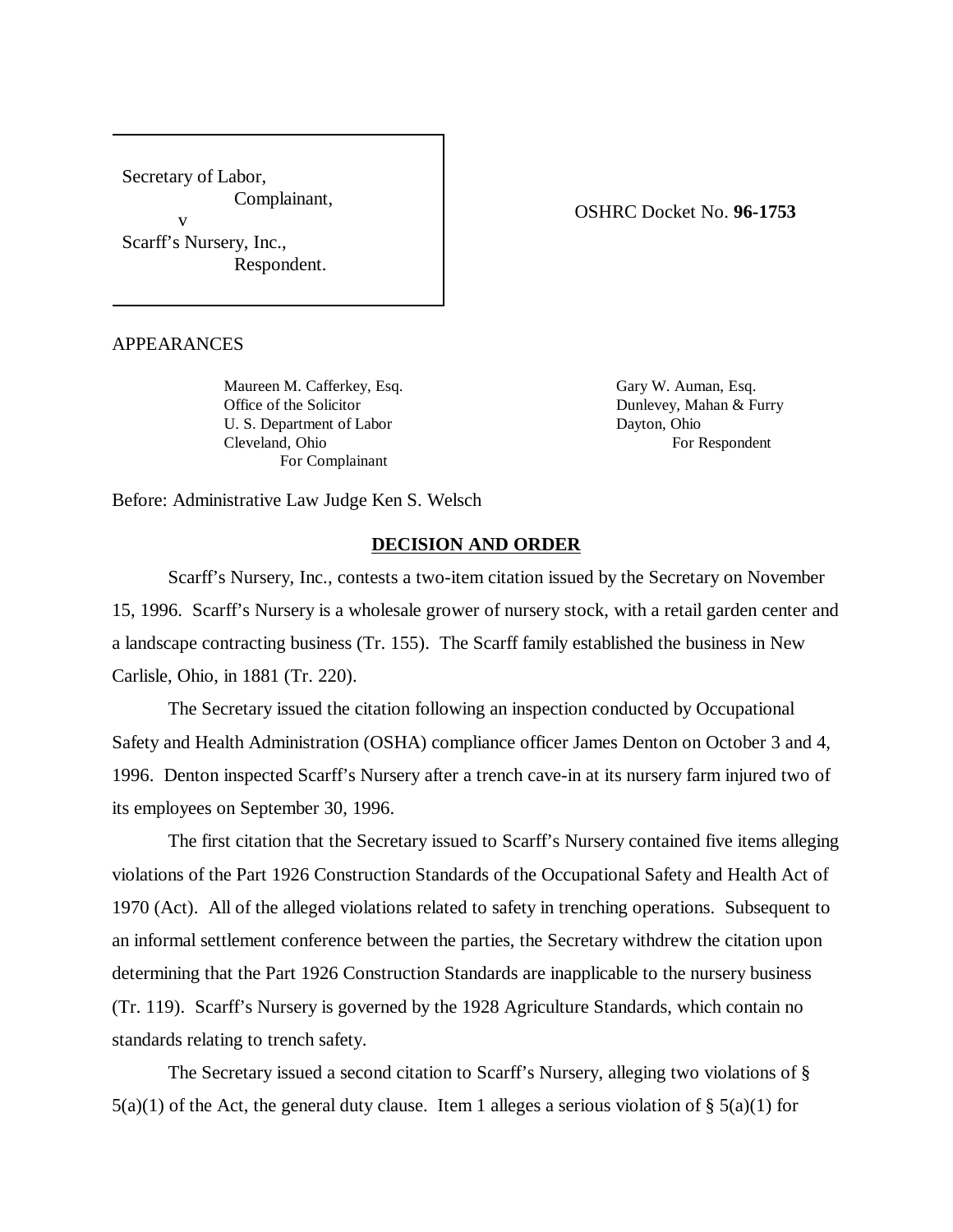failure to protect employees working in an excavation from a cave-in. Item 2 alleges a serious violation of § 5(a)(1) for failure to provide its employees with hard hats while working in an excavation exceeding 5 feet in depth. Scarff's Nursery contests both items of the citation and the proposed penalties.

The hearing was held on August 21, 1997, in Dayton, Ohio. The parties have filed posthearing briefs. The issue for determination is whether there was a "recognized hazard" under § 5(a)(1). The court finds a recognized hazard in the failure to protect employees working in an excavation violation, but not the hard hat violation.

## Background

Every year, Scarff's Nursery constructs new "poly houses" at its nursery farm to store plants during the winter. The poly houses consist of steel ribs covered with poly (plastic) over a peat gravel base (Tr. 16, 157). The poly houses are supplied with water via an irrigation line, which Scarff's Nursery installs prior to constructing the houses (Tr. 16). Scarff's Nursery normally digs the trench for the irrigation line to a depth of 4 feet in order to lay the pipe below Ohio's frost line, which is 3 feet (Tr. 163).

In September 1996, Scarff's Nursery was in the process of installing an irrigation line that would connect to five new poly houses. Scarff's Nursery planned for the trench to be between 100 and 125 yards long (Tr. 169). At the initial connection to the main line, the trench was approximately 6½ feet deep. From that point, the trench was supposed to slant upward to a depth of 4 feet (Tr. 166).

On September 30, 1996, at approximately 7:00 a.m., a crew of six Scarff's Nursery employees began work on the irrigation line. Nursery manager Ken Rowe and container manager E. J. Turner supervised the operation (Tr. 14, 16). Nelson Winthrop operated the backhoe (Tr. 17). Employees Keith Davey and Lupe Martinez worked in the trench, installing the irrigation pipe. Eventually assistant supervisor Brett Ritter replaced Martinez in the trench with Davey (Tr. 19, 37).

The crew noticed early in the day that there was a seam of gravel that ran along the length of the trench near the bottom (Tr. 19-20). As Winthrop dug the trench with the backhoe, Davey

2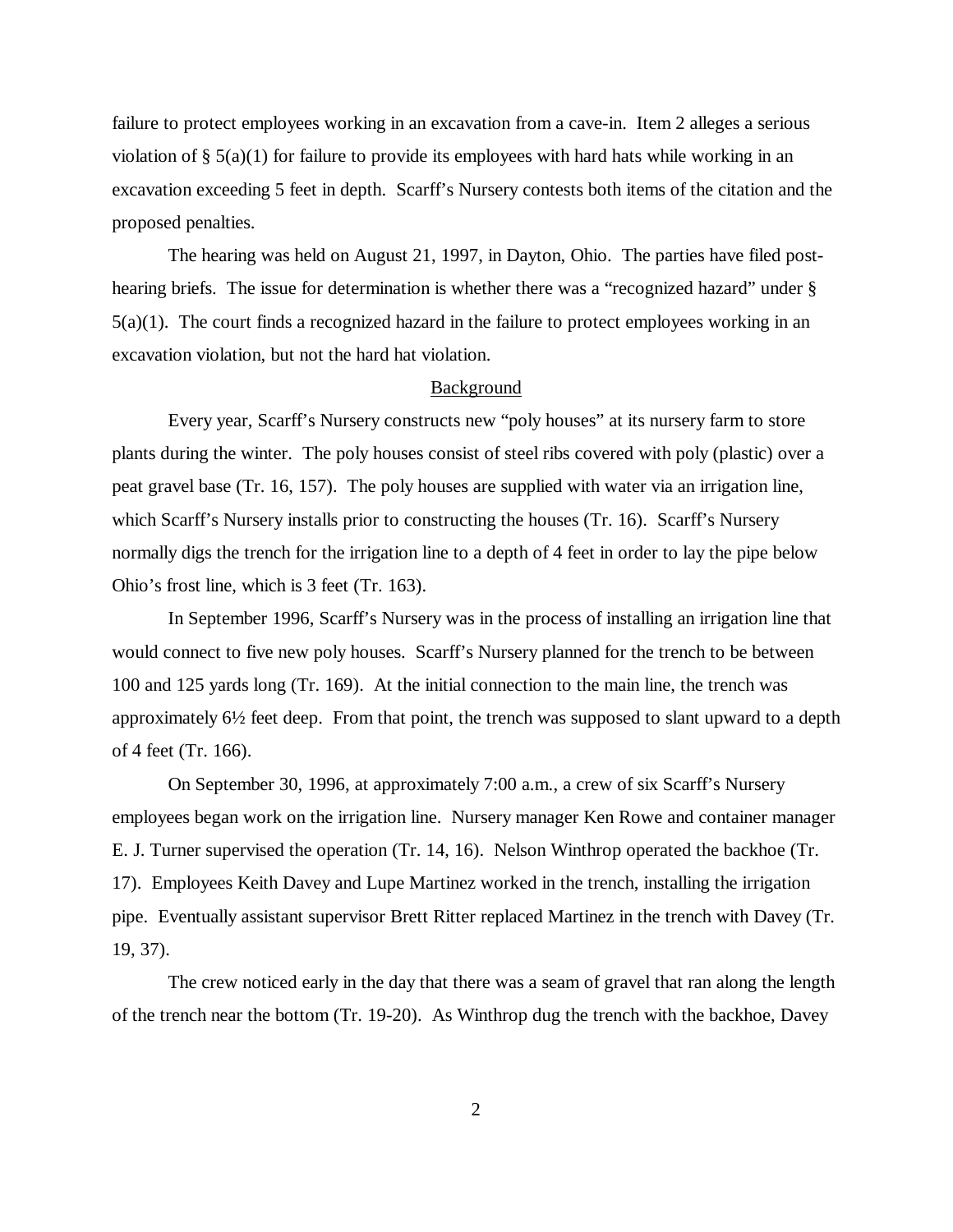noted that "the gravel would give way, and it would leave the clay just hanging over. So, it wouldn't have the support on the top of the wall" (Tr. 19).

At approximately 10:00 a.m., supervisor Rowe stated that "if it got any more dangerous, we would have to think of another way to do it" (Tr. 19). The crew talked about a man who had been killed the weekend before in a trench cave-in in Indiana. Davey stated, "All of the guys that were working on the project made jokes all day about somebody getting killed in the hole" (Tr. 21).

At approximately 3:00 p.m., the trench caved in while Davey and Ritter were working in it. Ritter sustained a cracked pelvis and a broken ankle. Davey suffered a broken collar bone, a broken rib, and nerve damage in his hand and arm (Tr. 22-23).

The cave-in occurred about 75 feet from the beginning of the trench (Tr. 75). At that point, the trench was approximately 27 inches wide and 6½ feet deep (Tr. 51). The sides of the trench were vertical (Tr. 15).

None of the employees on the site was wearing a hard hat (Tr. 18). There was no ladder in the trench. Employees exited the trench either by "chinning" themselves on a spud bar (a 6 foot steel bar) laid across the trench, or by walking to the end of the trench and grabbing onto the backhoe (Tr. 17).

# The Citation

#### Item 1

The Secretary alleges that Scarff's Nursery committed a serious violation of  $\S$  5(a)(1).

Section  $5(a)(1)$  provides:

Each employer shall furnish to each of his employees employment and a place of employment which are free from recognized hazards that are causing or are likely to cause death or serious physical harm to his employees.

Item 1 of the citation alleges:

(a) The employer failed to protect employees while they worked in a trench installing an irrigation line, in that the excavation was sloped at an angle deeper than 1½ horizontal to 1 vertical, there was no ladder or other safe means of egress out of the trench excavation and there was no daily inspection of the trench excavation by a competent person.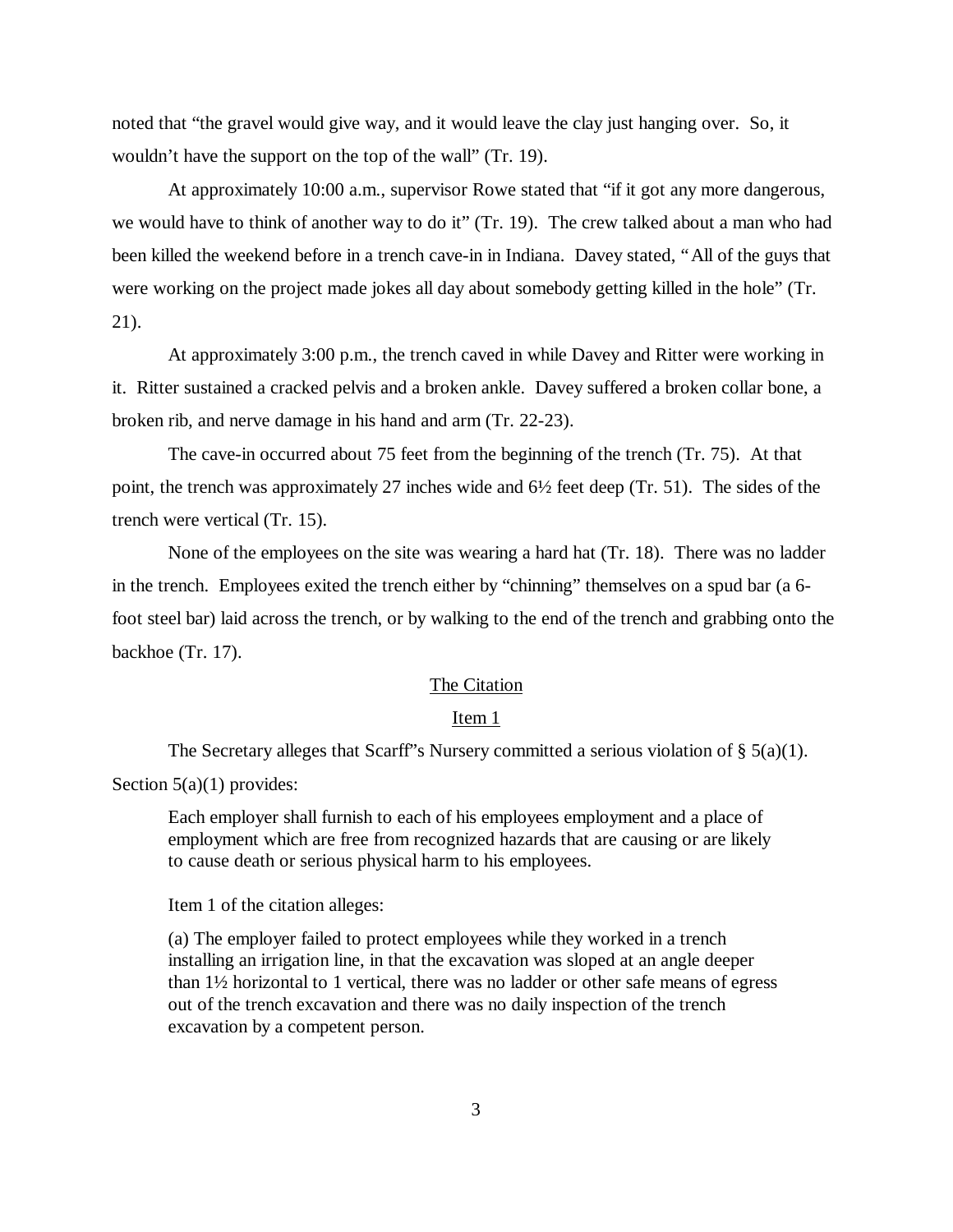#### Applicability of  $\S$  5(a)(1)

Scarff's Nursery contends that the Secretary improperly cited  $\S$  5(a)(1) in an attempt to import the requirements of the construction standards to the agriculture standards. Indeed, the three abatement methods listed by the Secretary in the citation parrot the language of § 1926.651(c)(2) (safe egress from trench),  $\S 1926.65l(k)(1)$  (daily inspections by a competent person), and  $\S 1926.652(a)(1)$  (protective system to prevent cave-in), with which the Secretary originally cited Scarff's Nursery.

While it may be true that the Secretary cited Scarff's Nursery under  $\S$  5(a)(1) for what would be violations of specific construction standards, there is nothing to prohibit her from doing so. The general duty clause was enacted to cover serious hazards to which no specific standard applies. A citation for a violation of  $\S$  5(a)(1) will be vacated where a more specific standard applies. In the present case, Scarff's Nursery itself argues that the construction standards do not apply to it, and that there are no agriculture standards that govern trench safety. Therefore, §  $5(a)(1)$  is not preempted by any other standard, and it thus applies to the cited conditions.

## Elements of  $\S$  5(a)(1)

In order to establish a violation of the general duty clause,

[T]he Secretary must show that (1) a workplace condition or activity presented a hazard, (2) the employer or industry recognized it, (3) it was likely to cause serious physical harm, and (4) a feasible and useful means of abatement existed by which to materially reduce or eliminate it.

## *Kokosing Construction Co., Inc.,* 17 BNA OSHC 1869, 1872 (No. 92-2596, 1996).

Scarff's Nursery does not dispute three of the four elements of the Secretary's burden of proof with regard to item 1. The company concedes that the 6½-foot trench presented a hazard to the employees present in the trench, that a cave-in was likely to cause serious physical harm, and that feasible means of abatement existed. Scarff's Nursery argues, however, that neither the nursery industry nor Scarff's Nursery itself recognized that the trench constituted a hazard to its employees. "A hazard is deemed 'recognized' when the potential danger of a condition or activity is either actually known to the particular employer or generally known in the industry."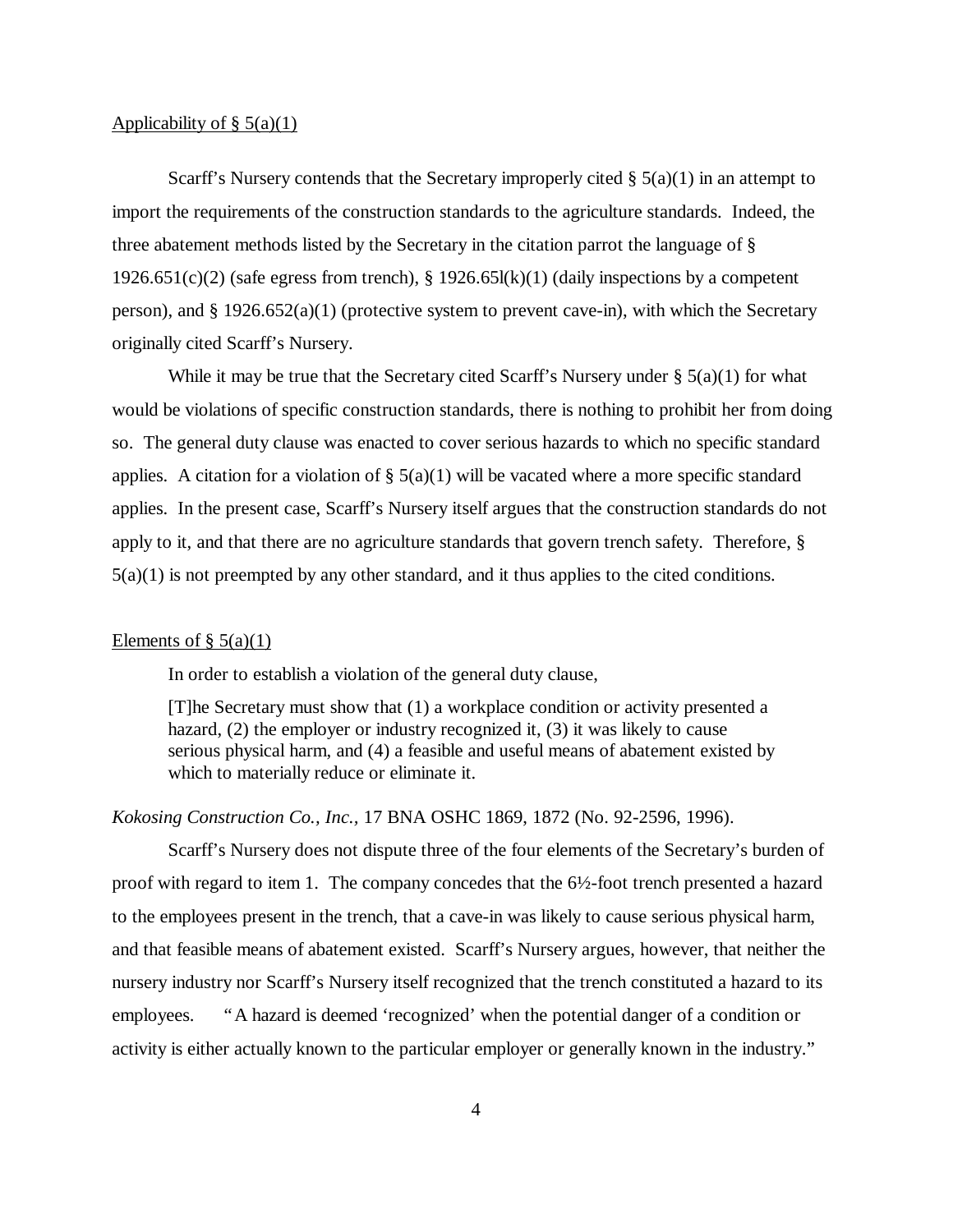*Pepperidge Farm, Inc.,* 17 BNA OSHC 1993, 2003 (No. 89-0265, 1997). The Secretary alleges that Scarff's Nursery had constructive knowledge through the nursery industry and actual knowledge itself that the trench presented a hazard.

## Industry Knowledge

The Secretary adduced a number of newsletters and other documents that Peter Scarff, vice-president of Scarff's Nursery, had received from various associations. These associations, of which Scarff was a member, include the American Association of Nurserymen (AAN), the Ohio Nursery and Landscape Association, and the Associated Landscape Contractors of America (ALCA) (Exhs. C-4, C-7 through C-13). At certain points, these exhibits each mention trenches or excavations. The Secretary submits that this is proof of industry recognition of trench hazards. This argument is rejected.

The references to trenches in the exhibits are general. In some cases, only the word "trench" or "excavation" is used. For example, the Secretary cites the "SafetyScapes" Section of Exh. C-7, an ALCA document, as a reference to trench safety. That section deals with fall hazards, not trench safety. It relates the story of an employee who fell into an uncovered manhole at an apartment complex while helping to install an irrigation system. The Secretary cites Exh. C-10, "a newsletter of Ag/Hort safety and employment law compliance," as evidence of industry recognition of trench hazards. Nothing in the newsletter addresses trench safety. It does, however, warn employers about OSHA's general duty clause (Exh. C-10, p. 7).

Industry recognition requires something beyond general references to trenches and broad reminders regarding safety. The Secretary adduced no evidence to show that the hazards associated with working in trenches are recognized within the nursery industry.

## Actual knowledge

The Secretary did establish that Scarff's Nursery had actual knowledge of the hazards of working in trenches. Two supervisory employees, Turner and Ritter, were on the site throughout the day of the accident. Manager Rowe was at the trench periodically during the day. The entire crew observed the seam of gravel falling away from the trench wall, leaving the clay overhanging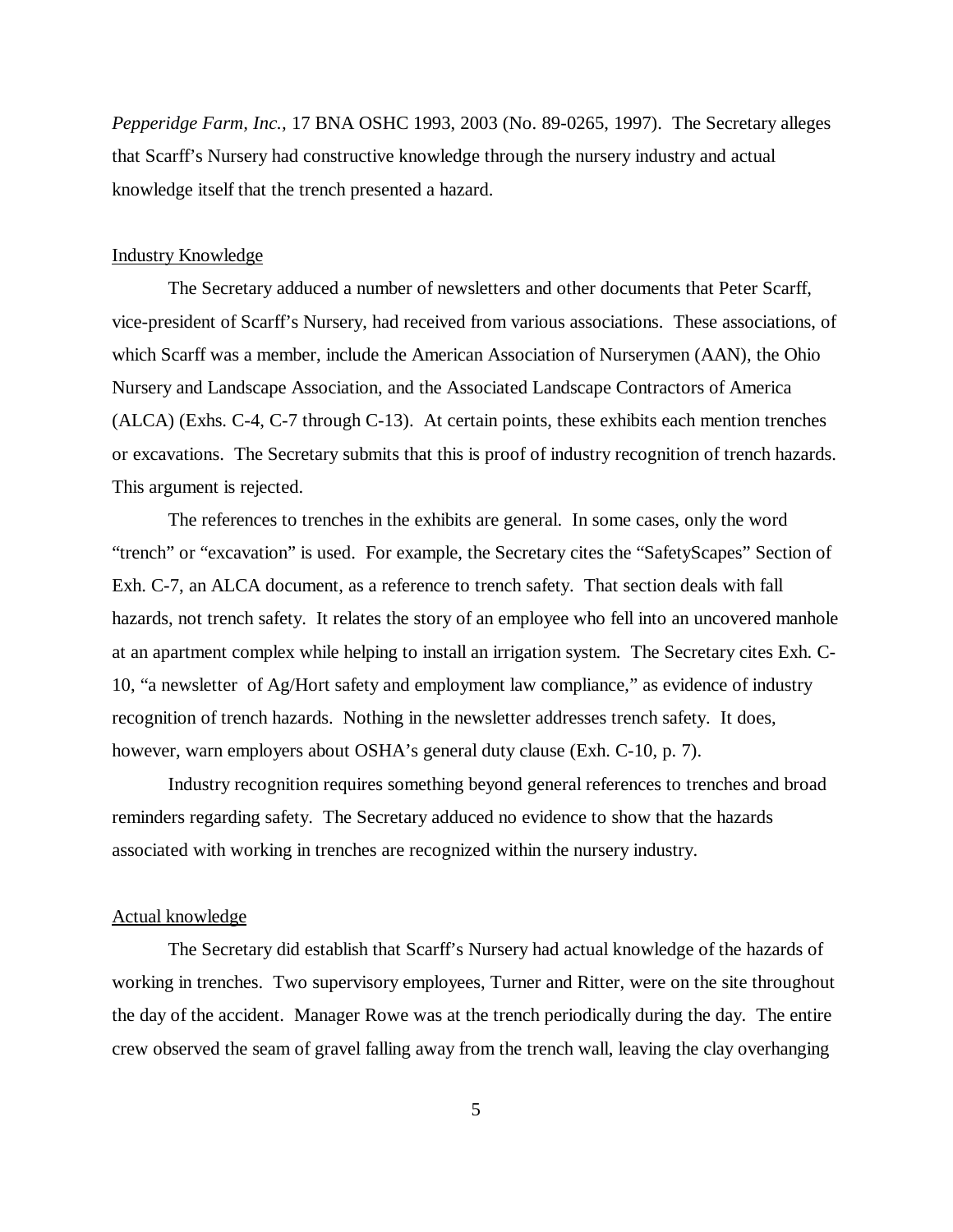the bottom of the trench. The crew discussed trench cave-ins, mentioning specifically a man who had been killed in a cave-in the previous weekend in Indiana. The crew joked about one of them getting killed in the trench. Rowe acknowledged the danger, commenting that if the trench conditions got any worse, they would "think of another way to do it" (Tr. 20).

The knowledge of the supervisory employees, Rowe, Turner, and Ritter, is imputed to Scarff's Nursery. The supervisors are not expected to be conversant with the specific requirements of trench safety as mandated by the construction standards. They were aware, however, that this particular trench under their supervision presented a hazard. They knew that trenches sometimes caved in. They saw that one of the trench walls was unstable. They understood that anyone in a trench at the time of a cave-in was at risk for death or serious physical injury. The Secretary has established that Scarff's Nursery recognized the hazard of a trench cave-in.

#### Penalty determination

The Commission is the final arbiter of penalties in all contested cases. Under § 17(j) of the Act, in determining the appropriate penalty, the Commission is required to find and give "due consideration" to (1) the size of the employer's business, (2) the gravity of the violation, (3) the good faith of the employer, and (4) the history of previous violations. The gravity of the violation is the principal factor to be considered.

Scarff's Nursery had approximately 90 employees at the time of the inspection (Tr. 104- 105). It had no history of previous violations (Tr. 105). Scarff's Nursery failed to show good faith. It failed to take action when it became aware of the seam of gravel falling into the trench (Tr.105). The gravity of the violation is high. Two employees were seriously injured in the cavein. Despite the significant injuries they sustained, the employees were lucky. Trench cave-ins are often fatal.

 The Secretary proposed a penalty of \$5000.00 for item 1. The Secretary recommended three methods of abatement which, as noted above, duplicate requirements set out in the construction standards: a ladder for safe egress, daily inspections by competent persons, and a protective system to prevent cave-ins. Scarff's Nursery is not required to comply with the

6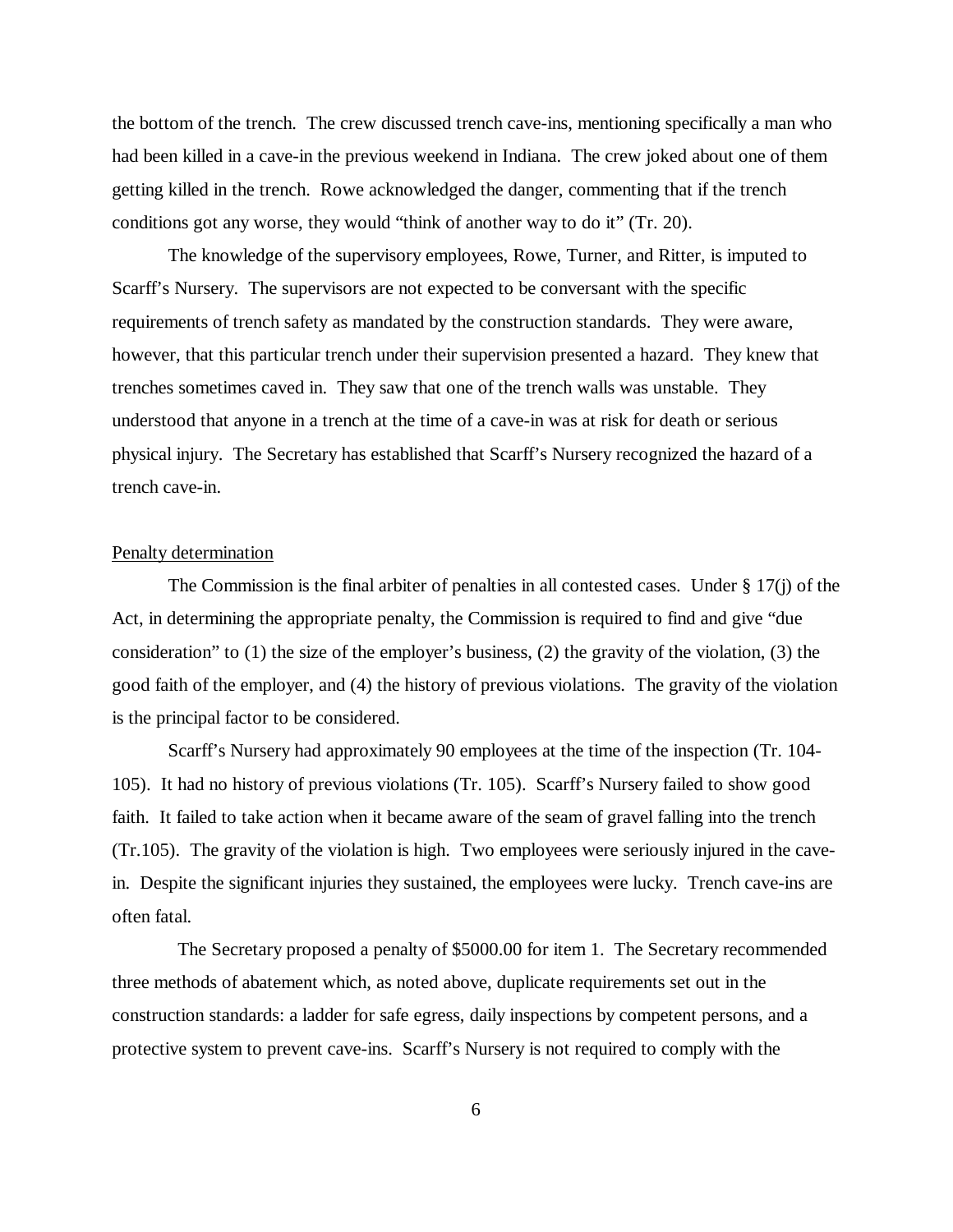construction standards and it should not be penalized for failing to use every protective measure set out in Part 1926. It is not immediately apparent to an employer unfamiliar with the construction standards that it should provide a ladder in a trench so as to require no more than 25 feet of lateral travel, or have a competent person make daily inspections of the trench. Having recognized the hazard of the trench caving in, Scarff's Nursery was required to take steps to prevent such a cave-in. The method of abatement most obvious to a non-construction employer would be some form of protective system.

Upon due consideration of these factors, it is determined that a penalty of \$2000.00 is appropriate.

## Item 2

The Secretary charged Scarff's Nursery with a violation of  $\S$  5(a)(1) for failing to require the employees working in the trench to wear hard hats. The citation alleges:

(a) Employees were not protected by protective helmets while working in areas where there was a possible danger of head injury from impact, or from falling or flying objects, or from electrical shock and burns.

Scarff's Nursery argues that the Secretary failed to establish that the absence of hard hats for the employees in the trench was a recognized hazard.

#### Industry knowledge

The Secretary again cites to the newsletters and other documents to support its contention that the nursery industry recognizes a need to wear hard hats while working in trenches (Exhs. C-7, C-9, C-14). Of these documents, only Exh. C-14 directly addresses wearing hard hats in trenches. The rest are generalized references regarding the need for head protection where there is exposure to overhead hazards (Exhs. C-7, C-9).

Exh. C-14 is a document entitled "Federal OSHA Compliance Manual for the Nursery and Landscape Industry." It contains one page (G-223) that addresses the need to wear hard hats in trenches over 5 feet deep. No one at Scarff's Nursery was aware of this manual's existence. Compliance officer Denton "happened to find [the manual] in the Area Director's office" after his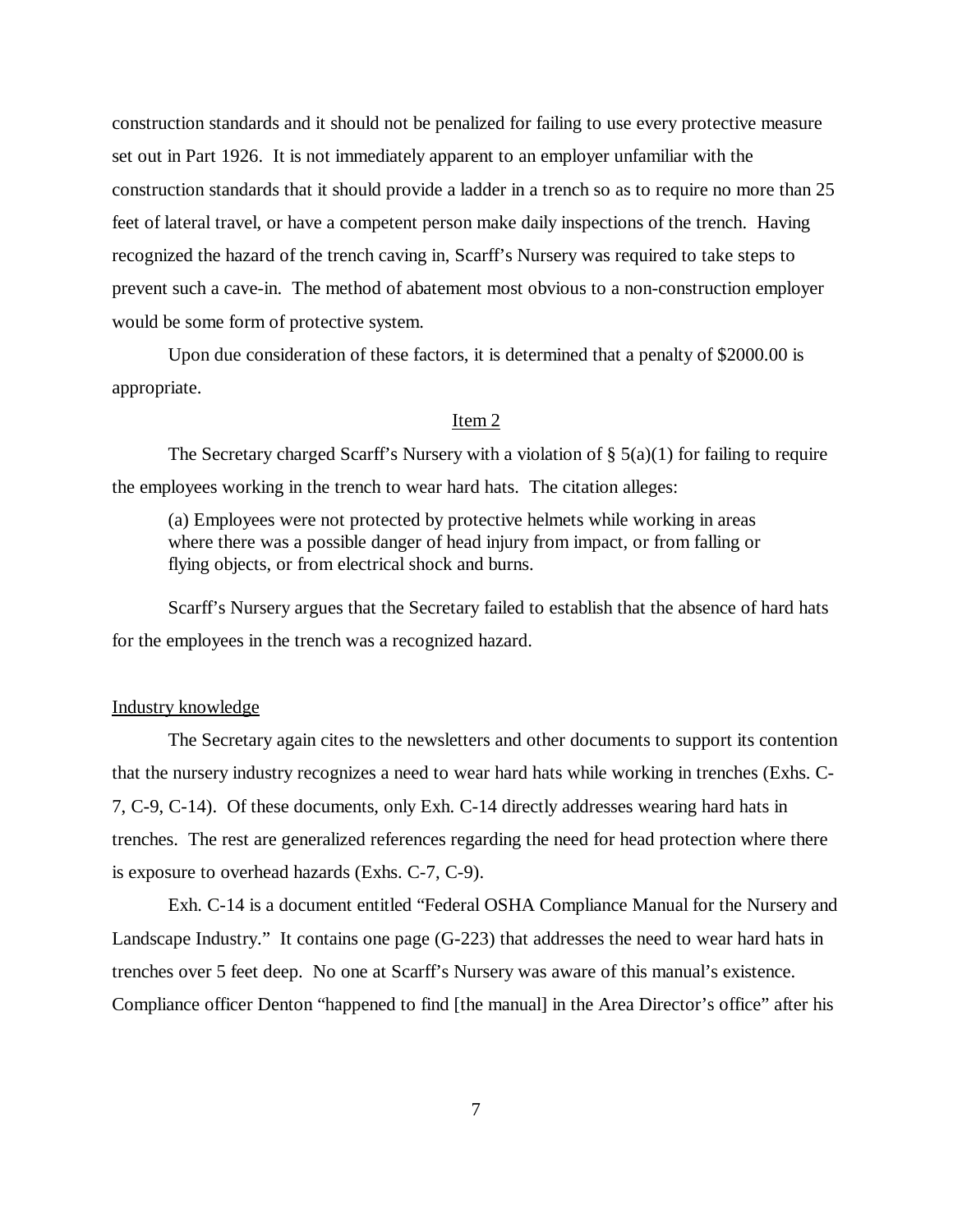inspection at Scarff's Nursery (Tr. 87). The Secretary provided no evidence that Scarff's Nursery or any other employer in the nursery industry knew of or used this manual.

The Secretary has failed to establish that the nursery industry recognized that working in a trench over 5 feet deep without head protection was a hazard. The documents that the Secretary adduced as proof of industry recognition did not specifically address trenches, except for Exh. C-14, which the Secretary failed to prove was known in the industry.

## Actual knowledge

The Secretary also failed to prove that Scarff's Nursery had actual knowledge that working in a trench without a hard hat presented a hazard. Denton testified that he believed that the employer recognized the need for hard hats because it had hard hats available (Tr. 102). Scarff agreed that the company had hard hats in its landscape tool room, but stated that the hard hats were worn by its employees when they were engaged in commercial landscaping (Tr. 178). The Secretary adduced no other evidence establishing that Scarff's Nursery knew that its employees should be wearing hard hats while working in the trench. Item 2 is vacated.

#### FINDINGS OF FACT AND CONCLUSIONS OF LAW

The foregoing decision constitutes the findings of fact and conclusions of law in accordance with Federal Rule of Civil Procedure 52(a).

#### ORDER

Based upon the foregoing decision, it is hereby ORDERED that:

1. Item 1 of Citation No. 2, alleging a serious violation of  $\S$  5(a)(1) for failing to provide an adequate protective system in a trench more than 5 feet deep, is affirmed and a penalty of \$2000.00 is assessed; and

2. Item 2 of Citation No. 2, alleging a serious violation of  $\S$  5(a)(1) for failing to provide hard hats to its employees working in a trench, is vacated and no penalty is assessed.